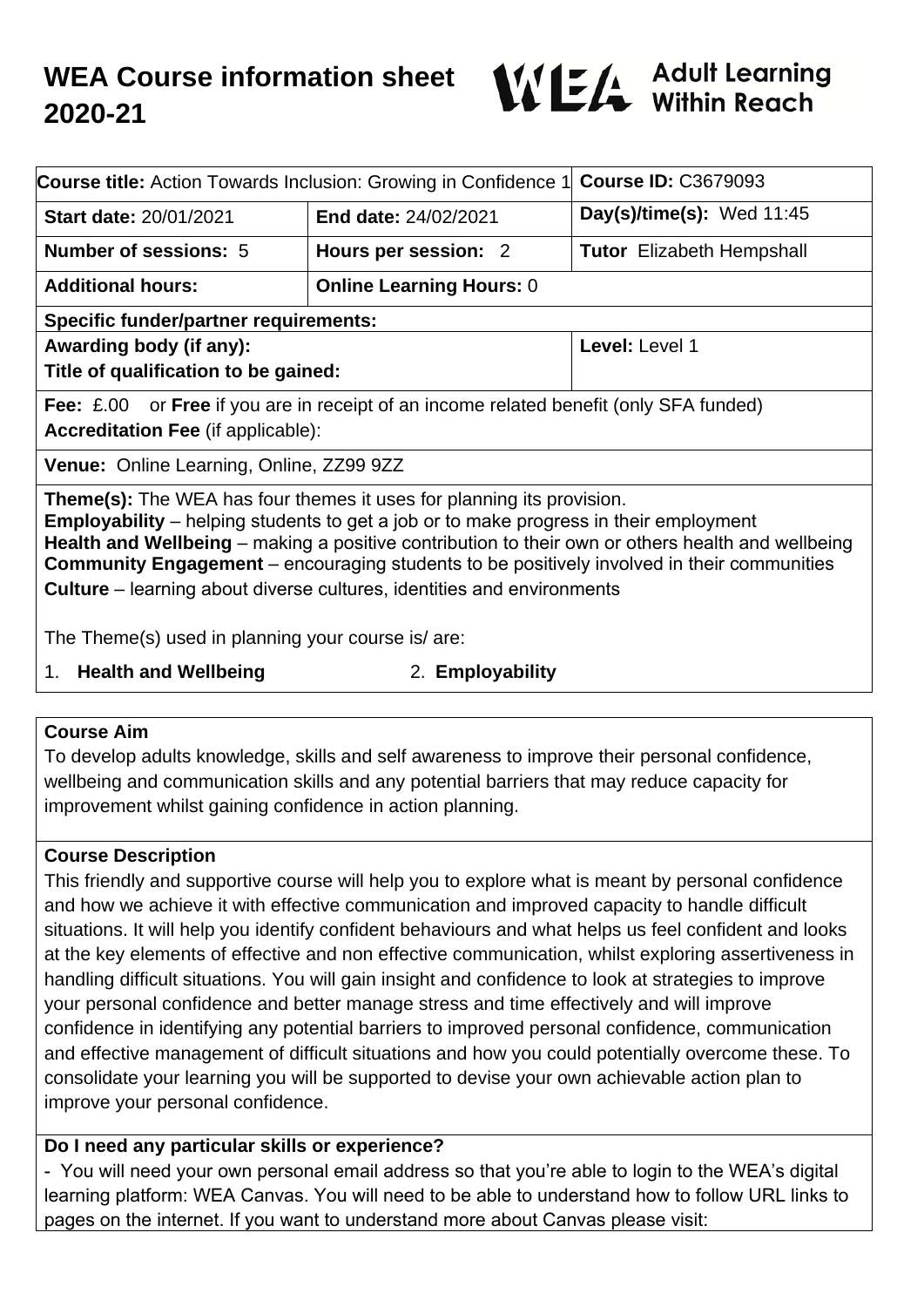http://bit.ly/WEAonline

- No skills or experience needed
- Action Towards Inclusion participants

# **What will I achieve?**

# **By the end of the course I will be able to:**

1. Identify personal skills and strengths and how they can be used and improved.

2. To identify key characteristics of improved personal confidence, effective communication and problem solving in difficult situations and how to identify and use strategies for improvement whilst looking at confident behaviours and non verbal communication.

3. To identify potential barriers to improved personal confidence and how to overcome them.

4. To better understand stress and time management whilst identifying useful strategies to adopt improved effectiveness for both.

5. To understand the differences between aggressive, passive and assertive behaviour and how to respond to each, whilst considering how assertiveness and the capacity to say 'no' will help your personal confidence and communications with others.

### **What teaching methods will be used and will there be work outside of the class?**

- The WEA's digital learning platform, Canvas will be used to provide resources or to support lessons, enable assessment, provide learner feedback and for other activities for individuals away from the course. If you want to understand more about our digital learning platform please visit: http://bit.ly/WEAonline

- The WEA tutor will use a range of different teaching and learning methods and encourage you and the group to be actively involved in your learning

- You may be asked to undertake additional work in your own time to support your learning

- You will take part in a range of different activities with your tutor and the other students in the class.

# **What kind of feedback can I expect from the tutor?**

- Your tutor will provide written, text and audio feedback recorded in WEA Canvas, WEA's digital learning platform.

- A range of informal activities will be used by the tutor to see what you are learning which may include quizzes, question and answer, small projects and discussion

- You will have opportunities to discuss your progress with your tutor

# **What else do I need to know? Is there anything I need to bring?**

- Nothing else is needed

- All materials will be provided

- No need to bring anything but some people find it helpful to bring a notebook and pen to jot down useful information.

#### **Pre-course work, reading and information sources**

- No pre reading or pre course work is required

- Tutors will provide handouts and information about further reading and research